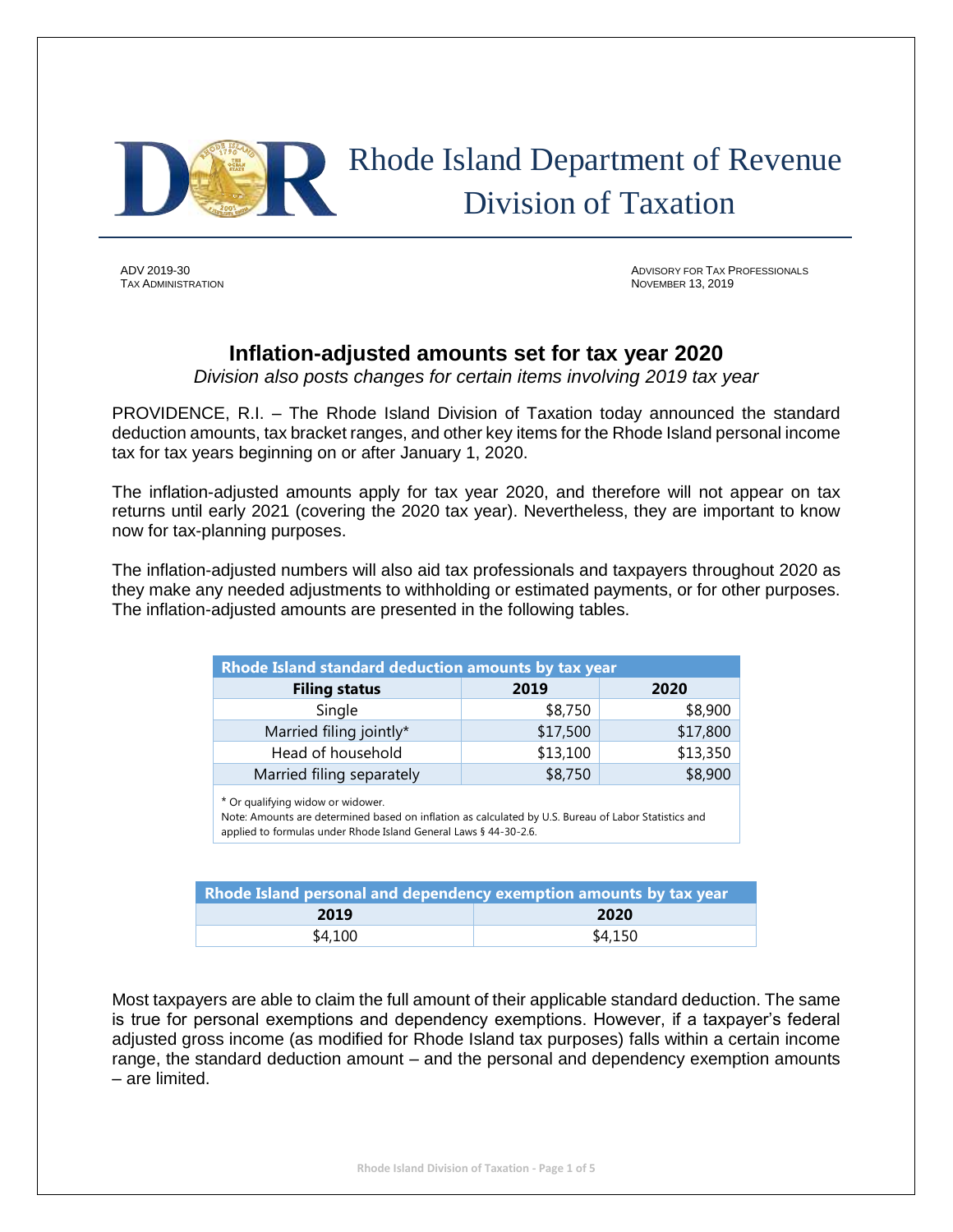If income exceeds the range, the taxpayer cannot claim a standard deduction or personal or dependency exemption amount. The income ranges are listed in the following table.

| Phase-out range for standard deduction, exemption amounts by tax year                                         |                        |  |  |  |  |
|---------------------------------------------------------------------------------------------------------------|------------------------|--|--|--|--|
| 2019                                                                                                          | 2020                   |  |  |  |  |
| \$203,850 to \$227,050                                                                                        | \$207,700 to \$231,500 |  |  |  |  |
| Phaseout increment (amount used in computing phaseout), which was \$5,800 for 2019, will be \$5,950 for 2020. |                        |  |  |  |  |

## **Personal income tax: uniform rate schedule**

The Division of Taxation has recalculated tax bracket ranges for tax year 2020, as required by statute. The changes were made to the Rhode Island personal income tax's uniform tax rate schedule, which is used by all filers.

If the dollar figures in tax brackets remained constant, a taxpayer might be bumped into a higher bracket solely because of an annual wage increase that is intended to help the worker keep pace with inflation -- an outcome often referred to as "bracket creep." To help offset the effects of bracket creep, the General Assembly adopted a provision that requires the tax brackets to be adjusted annually with inflation. (Standard deduction and exemption amounts are adjusted in similar fashion.) The effect can be seen in the following two tables: one for tax year 2019, the other for tax year 2020.

| Uniform tax rate schedule for tax year 2019 (personal income tax) |    |              |          |                        |    |                       |  |  |
|-------------------------------------------------------------------|----|--------------|----------|------------------------|----|-----------------------|--|--|
| Taxable income:                                                   |    |              |          |                        |    |                       |  |  |
| Over                                                              |    | But not over | Pay      | + percent on<br>excess |    | of the amount<br>over |  |  |
| \$<br>0                                                           | \$ | 64,050       | \$       | 3.75%                  | \$ |                       |  |  |
| 64,050                                                            |    | 145,600      | 2,401.88 | 4.75%                  |    | 64,050                |  |  |
| 145,600                                                           |    |              | 6,275.50 | 5.99%                  |    | 145,600               |  |  |

|                 | Uniform tax rate schedule for tax year 2020 (personal income tax) |   |              |                        |       |                       |         |  |
|-----------------|-------------------------------------------------------------------|---|--------------|------------------------|-------|-----------------------|---------|--|
| Taxable income: |                                                                   |   |              |                        |       |                       |         |  |
|                 | Over                                                              |   | But not over | + percent on<br>excess |       | of the amount<br>over |         |  |
|                 | 0                                                                 | S | 65,250       | \$                     | 3.75% | \$                    |         |  |
|                 | 65,250                                                            |   | 148,350      | 2,446.88               | 4.75% |                       | 65,250  |  |
|                 | 148,350                                                           |   |              | 6,394.13               | 5.99% |                       | 148,350 |  |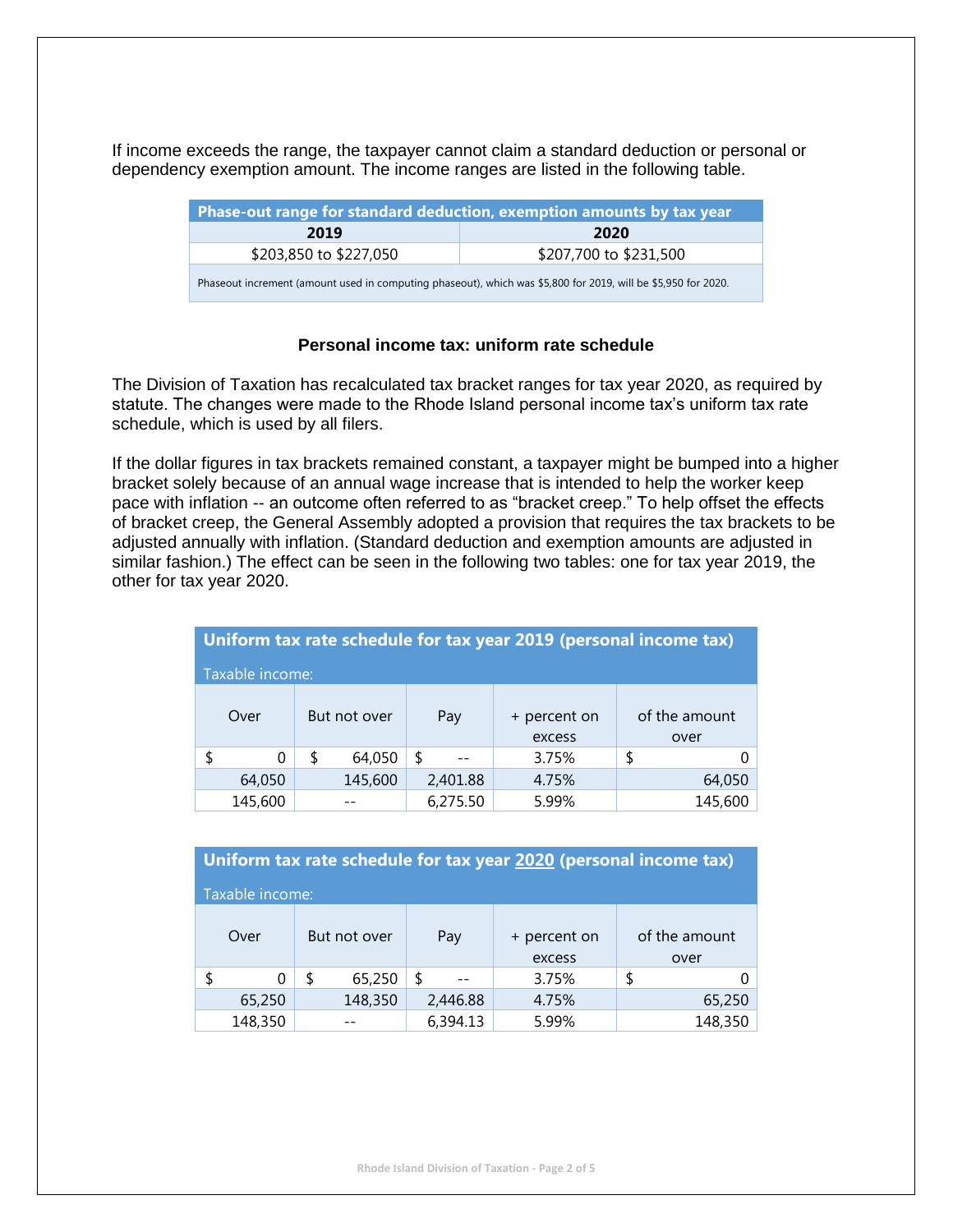#### **Trusts and estates: income tax rate schedule**

The Division of Taxation has posted the income tax rate schedule for 2020 that will be used by fiduciaries for many trusts and estates.

As a convenience, tables for tax year 2019 and tax year 2020 appear below.

| Income tax rate schedule for tax year 2019 (trusts and estates) |   |              |   |        |                        |   |                       |
|-----------------------------------------------------------------|---|--------------|---|--------|------------------------|---|-----------------------|
| Taxable income:                                                 |   |              |   |        |                        |   |                       |
| Over                                                            |   | But not over |   | Pay    | + percent on<br>excess |   | of the amount<br>over |
|                                                                 | S | 2,550        | S |        | 3.75%                  | S |                       |
| 2,550                                                           |   | 8,150        |   | 95.63  | 4.75%                  |   | 2,550                 |
| 8,150                                                           |   |              |   | 361.63 | 5.99%                  |   |                       |

Table is for non-grantor trusts and non-bankruptcy estates. To calculate income tax for grantor trusts and bankruptcy estates, use personal income tax table.

|                                                                                                                                                                  | Income tax rate schedule for tax year 2020 (trusts and estates) |   |       |   |       |        |    |       |
|------------------------------------------------------------------------------------------------------------------------------------------------------------------|-----------------------------------------------------------------|---|-------|---|-------|--------|----|-------|
| Taxable income:                                                                                                                                                  |                                                                 |   |       |   |       |        |    |       |
| of the amount<br>Over<br>But not over<br>Pay<br>+ percent on                                                                                                     |                                                                 |   |       |   |       |        |    |       |
|                                                                                                                                                                  |                                                                 |   |       |   |       | excess |    | over  |
|                                                                                                                                                                  | O                                                               | S | 2,600 | S |       | 3.75%  | \$ |       |
|                                                                                                                                                                  | 2,600                                                           |   | 8,300 |   | 97.50 | 4.75%  |    | 2,600 |
|                                                                                                                                                                  | 8,300<br>368.25<br>8,300<br>5.99%                               |   |       |   |       |        |    |       |
| Table is for non-grantor trusts and non-bankruptcy estates. To calculate income tax for grantor trusts and<br>bankruptcy estates, use personal income tax table. |                                                                 |   |       |   |       |        |    |       |

#### **Withholding tables, W-4 withholding certificate**

By December 31, 2019, the Division of Taxation plans to post on its website the booklet of income tax withholding tables for tax year 2020. Employers use the tables to calculate how much to withhold from an employee's pay for Rhode Island personal income tax purposes.

The booklet will also include a copy of the 2020 version of Form RI W-4, "Employee's Withholding Allowance Certificate." Both documents will be available via the following website: <http://www.tax.ri.gov/taxforms/withholding.php>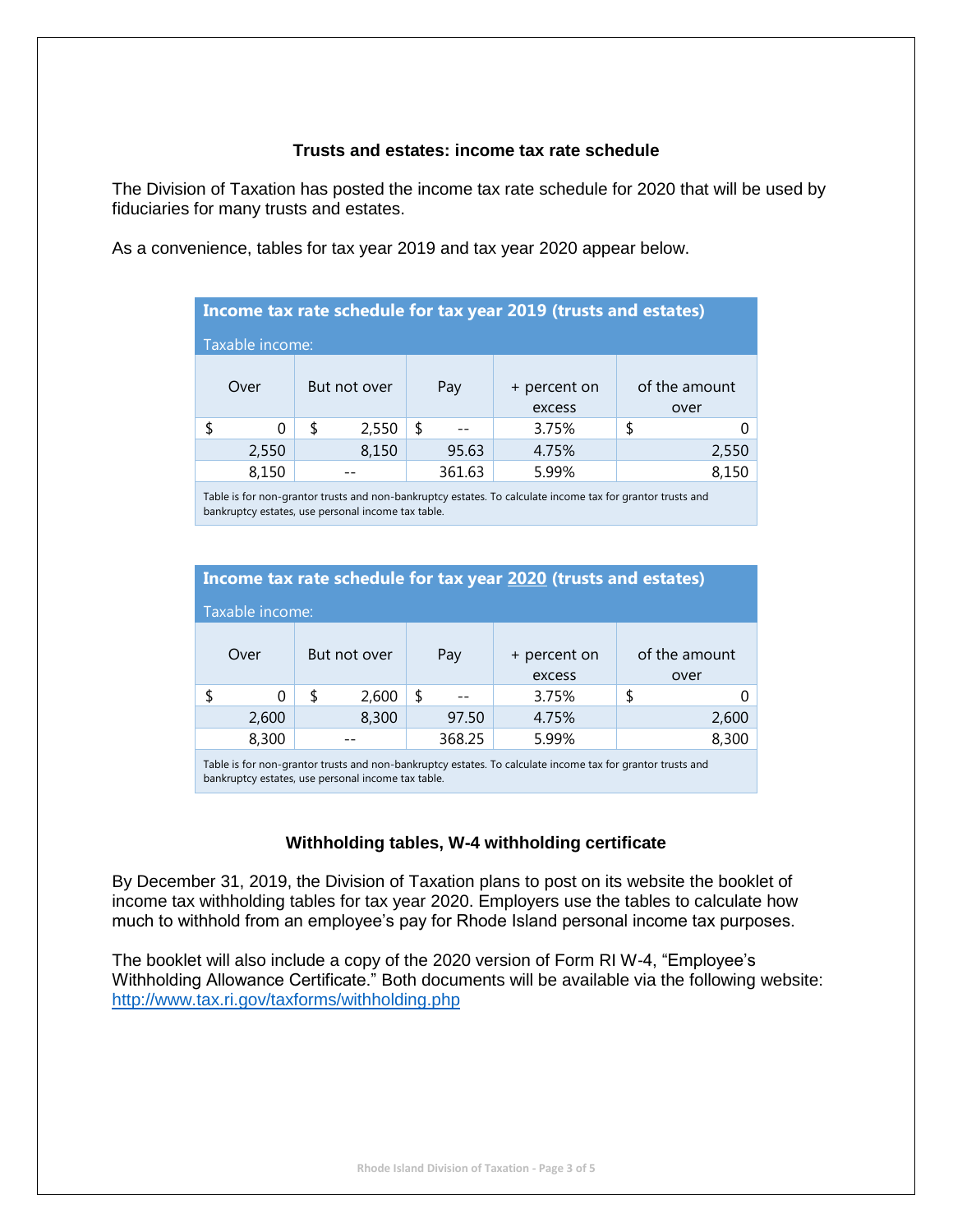**THE FOLLOWING ITEMS ARE FOR THE 2019 TAX YEAR**

### **Social Security and pension modification amounts for TY 2019**

The Division of Taxation has set key numbers associated with the Social Security and pension/annuity/401(k) modifications for the 2019 tax year. The Division has also established the maximum credit amount for the statewide property-tax relief credit (Form RI-1040H) for the 2019 tax year. These numbers apply retroactively to the tax year beginning on or after January 1, 2019, and will appear on forms and instructions during the filing season which begins in January 2020.

#### SOCIAL SECURITY

Rhode Island legislation enacted in 2015 established a new modification involving the personal income tax. Effective for tax years beginning on or after January 1, 2016, the modification decreases federal adjusted gross income for Rhode Island purposes for qualifying taxpayers who receive Social Security benefits. In general, a taxpayer is eligible for the modification if all three of the following conditions are met:

- **•** The taxpayer's federal adjusted gross income (AGI) includes taxable income from Social Security;
- The taxpayer has reached "full retirement age" as defined by the Social Security Administration; and
- The taxpayer's federal AGI is below a certain amount (see table below).

| Social Security modification - income limits by tax year                                                                  |           |           |  |  |  |  |
|---------------------------------------------------------------------------------------------------------------------------|-----------|-----------|--|--|--|--|
| <b>Filing status</b>                                                                                                      | 2018      | 2019      |  |  |  |  |
| Single                                                                                                                    | \$83,550  | \$85,150  |  |  |  |  |
| Married filing jointly*                                                                                                   | \$104,450 | \$106,400 |  |  |  |  |
| Head of household                                                                                                         | \$83,550  | \$85,150  |  |  |  |  |
| Married filing separately                                                                                                 | \$83,550  | \$85,150  |  |  |  |  |
| * Or qualifying widow or widower. For more information on this modification, see Rhode Island General<br>Laws § 44-30-12. |           |           |  |  |  |  |

PENSIONS, 401(K) PLANS, MILITARY RETIREMENT PAY, ANNUITIES, ETC.

Rhode Island legislation enacted in 2016 established a new modification involving the personal income tax. Effective for tax years beginning on or after January 1, 2017, the modification decreases federal adjusted gross income for Rhode Island purposes for qualifying taxpayers who receive income from 401(k) plans, 403(b) plans, military retirement pay, private-sector pensions, federal government pensions, state government pensions, local government pensions, federal Thrift Savings Plan, annuities, and/or certain other sources.